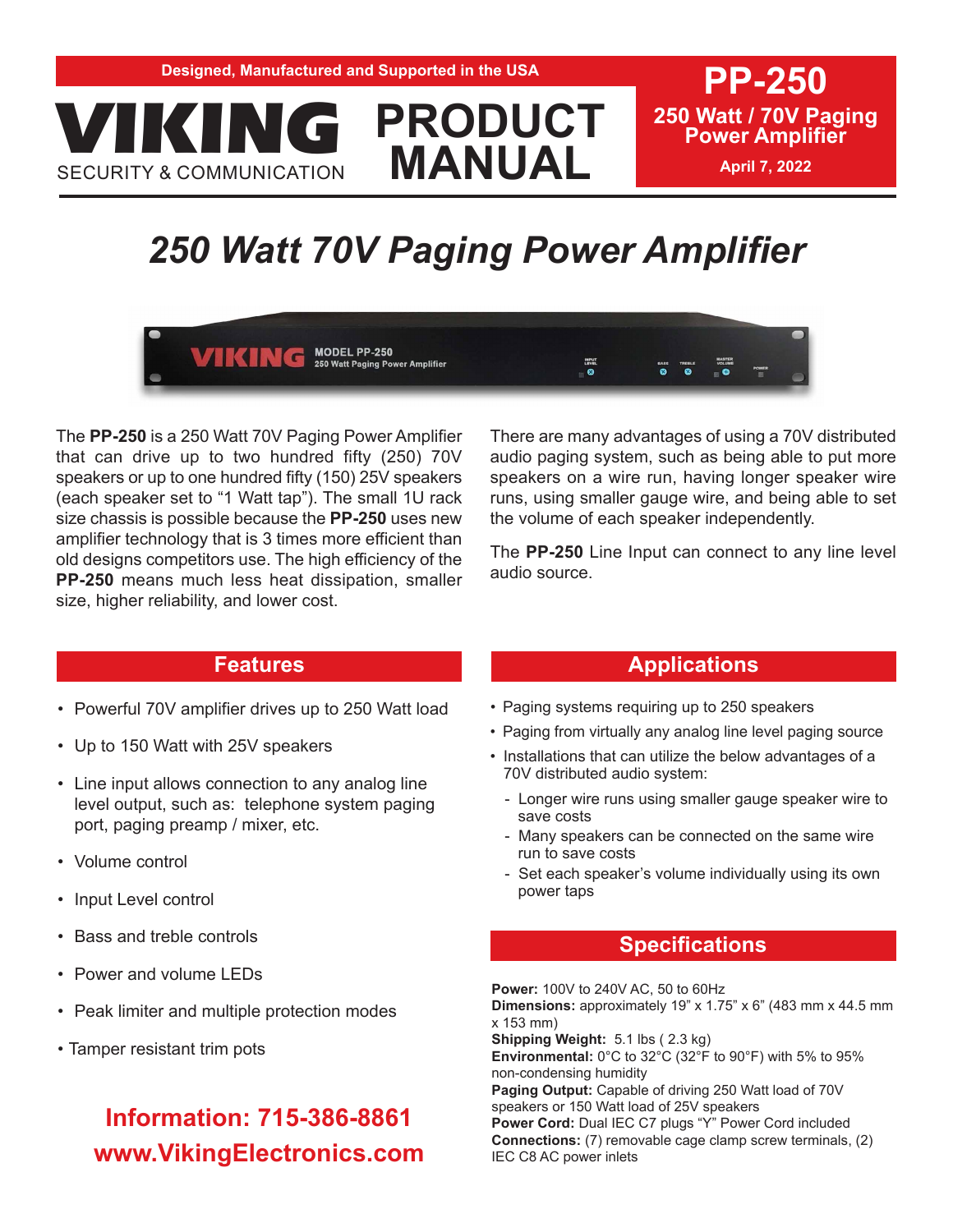

*IMPORTANT: Electronic devices are susceptible to lightning and power station electrical surges. It is recommended that a surge protector be installed to protect against such surges.* 

### **PP-250 Front View**

| $\blacksquare$<br><b>MODEL PP-250</b>                                                    |                              |   |  |       |  |
|------------------------------------------------------------------------------------------|------------------------------|---|--|-------|--|
| 250 Watt Paging Power Amplifier<br>le                                                    | <b>INPUT</b><br>LEVEL<br>. 0 | ⋒ |  | POWER |  |
|                                                                                          |                              |   |  |       |  |
| <b>INPUT LEVEL:</b> Input Level control and LED to show activity and audio level -       |                              |   |  |       |  |
| <b>BASS:</b> Low frequency tone control -                                                |                              |   |  |       |  |
| <b>TREBLE:</b> High frequency tone control                                               |                              |   |  |       |  |
| VOLUME: Volume control and LED level indicator for setting Peak Limiting -               |                              |   |  |       |  |
| <b>POWER:</b> LED indicating power is on (winks off to indicate an overload condition) - |                              |   |  |       |  |

Use included slotted bit to adjust tamper resistant front panel pots.

## **PP-250 Back View**

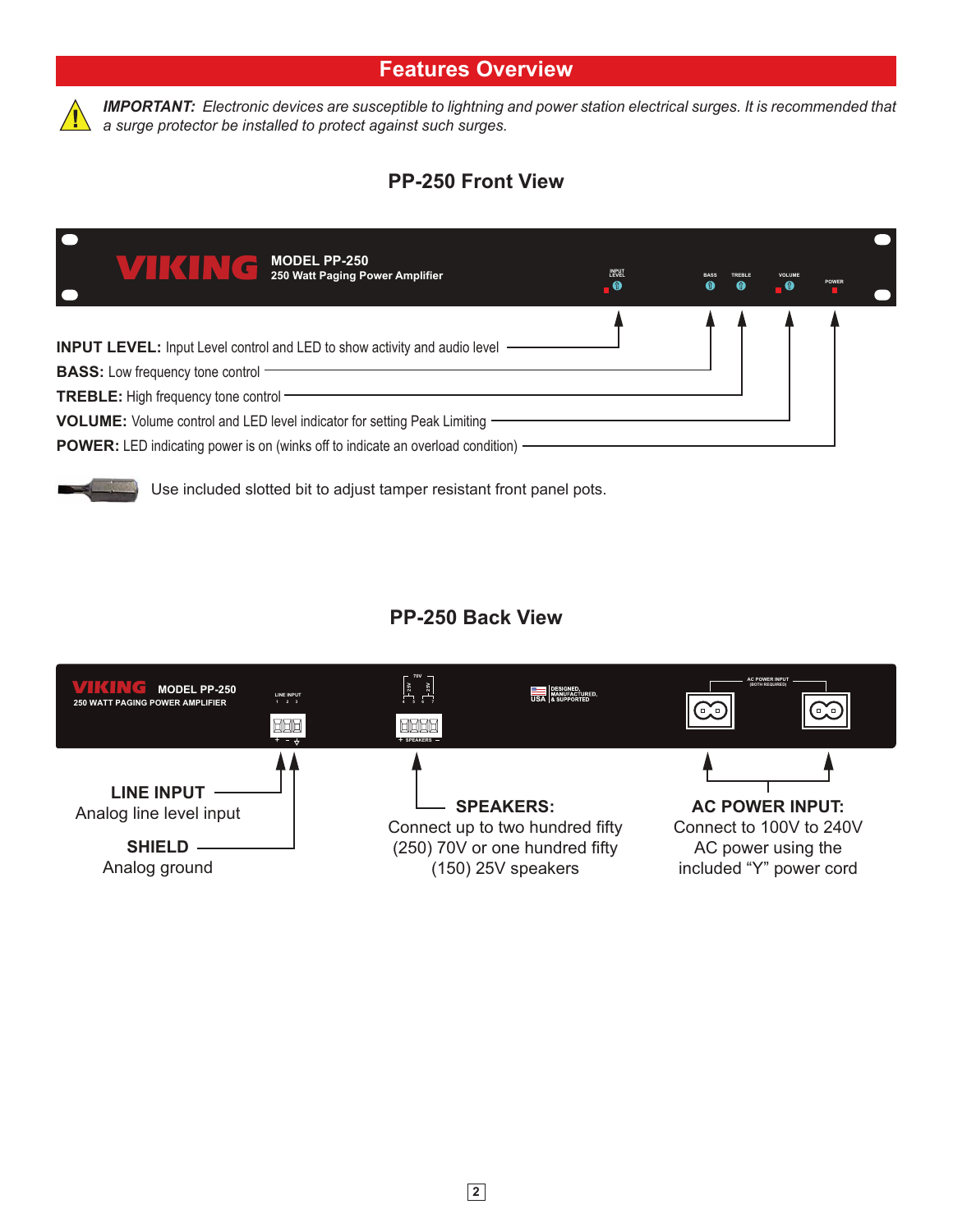#### **A. Line Input**

| Step 1 | Connect any balanced or unbalanced line level source to the LINE INPUT terminals (pins 1 & 2)                                                                                                                                                   |
|--------|-------------------------------------------------------------------------------------------------------------------------------------------------------------------------------------------------------------------------------------------------|
| Step 2 | Adjust the front panel INPUT LEVEL trim pot so the LED flashes with audio. If audio sounds distorted, its<br>input is probably being overdriven. Turn down the front panel INPUT LEVEL trim pot until the sound is<br>clear.                    |
| Step 3 | If the audio is coming from an RCA jack, and hum or buzz is present in the audio, the RCA cable shield<br>may need to be grounded on the PP-250 side. This can be done by connecting the cable shield to the<br><b>GROUND</b> terminal (pin 3). |

*NOTE: A speaker level signal can be connected to the LINE INPUT terminals, as long as the front panel INPUT LEVEL trim pot is turned down low enough to not overdrive the input.*

#### **PP-250 Back Panel Telephone System Paging**



#### **B. Speakers**

| Step 1 | Connect 70V speakers across the 70V SPEAKERS terminals (pins 4 & 7).                                                                                                                                                                                                                                                                                                                                                                                                                                                                                                                                                                                                                       |
|--------|--------------------------------------------------------------------------------------------------------------------------------------------------------------------------------------------------------------------------------------------------------------------------------------------------------------------------------------------------------------------------------------------------------------------------------------------------------------------------------------------------------------------------------------------------------------------------------------------------------------------------------------------------------------------------------------------|
| Step 2 | If using 25V speakers, connect half of them across the 25V SPEAKERS terminals (pins 4 & 5), and the other half<br>across the 25V SPEAKERS terminals (pins 6 & 7), so that the power load is balanced between the two outputs.                                                                                                                                                                                                                                                                                                                                                                                                                                                              |
| Step 3 | Check the power tap of each speaker connected, and be sure the sum of all the 70V speakers connected does not<br>exceed 250 Watts. For example, if there are 40 speakers, all wired to their 5 Watt taps, the amplifier is driving a 200<br>Watt load. Since the PP-250 is capable of driving a 250 Watt load, additional speakers could be added, or some of<br>the existing speakers could be tapped at a higher wattage setting to play louder. If the total speaker load goes "over<br>budget" (greater than 250 Watt load), remove some speakers, or use lower power taps to get to a 250 Watt load.<br>Each of the two 25V speaker outputs can drive up to 75 Watt load (150 total). |



*NOTE: For wire run lengths up to 500 feet, use #18 gauge or larger speaker cables. For wire run lengths up to 1000 feet, use #16 gauge or larger speaker cables. For wire run lengths up to 1500 feet, use #14 gauge or larger speaker cables, etc.*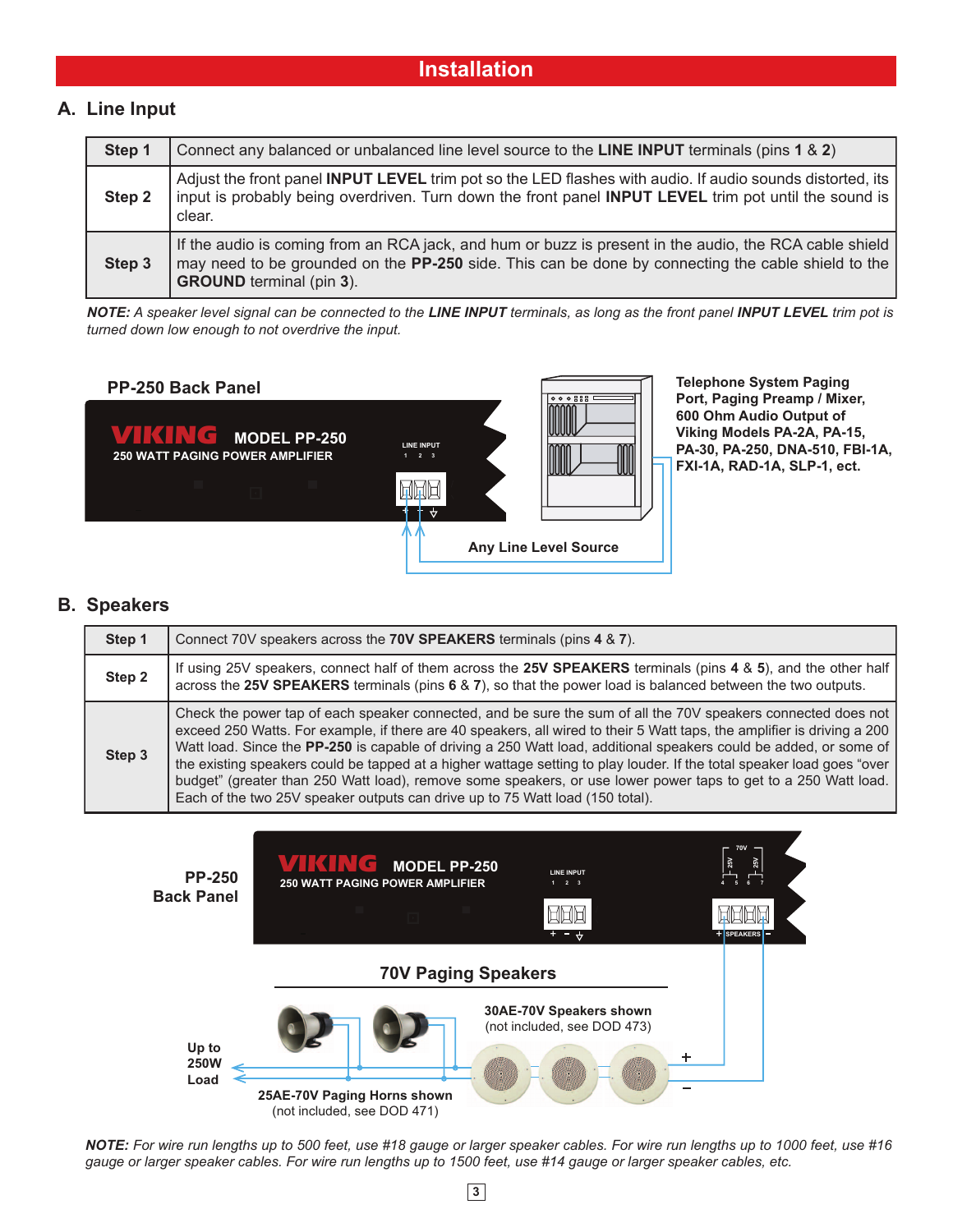#### **C. AC Power Input**

| Step 1 | Connect both IEC C7 plugs from the supplied "Y" AC power cord into the two AC POWER INPUTS on the back of<br>the $PP-250$ .                                 |
|--------|-------------------------------------------------------------------------------------------------------------------------------------------------------------|
| Step 2 | Once all other connections are made, power up the <b>PP-250</b> by plugging the AC power plug end of the supplied "Y"<br>AC power cord into a power outlet. |





**Operation**

#### **A. Input Level Control**

Connect any line level source to the **LINE INPUT** terminals (pins **1** & **2**). Adjust the front panel **INPUT LEVEL** trim pot so the **INPUT LEVEL** LED flashes with **LINE INPUT** audio. If the **LINE INPUT** audio is coming from an RCA jack, and hum or buzz is present in the audio, the RCA cable's shield may need to be grounded on the **PP-250** side. This can be done by connecting the cable's shield to the **SHIELD** terminal (pin **3**).

*Note: A speaker level signal can be connected to the* **LINE INPUT** *terminals, as long as the front panel* **INPUT LEVEL** *trim pot is turned down low enough to not overdrive the input.*

#### **B. Volume Control and Peak Limiter**

The front panel **VOLUME** control adjusts the volume going to the speakers. The **PP-250** has an integrated Peak Limiter feature that reduces the audio signal peaks by 4dB. Since audio signals are highly dynamic in nature, this feature allows the average volume level of pages to be 4dB louder than normal before clipping distortion occurs. The **VOLUME** LED blinks on when peak limiting is engaging. If maximum volume levels are desired, turn up the **VOLUME** control until the **VOLUME** LED starts blinking a bit during pages. Then use the 70V speaker taps to adjust the volume of each paging speaker, keeping in mind to NOT go over a total of 250 Watt accumulative load.

#### **C. Bass and Treble Controls**

Front panel **BASS** and **TREBLE** controls are provided to adjust the paging tonality. Since lower frequencies require higher power, turning the bass down can allow increased paging volume levels. Turning up the treble can increase paging intelligibility.

#### **D. Power LED**

The front panel **POWER** LED serves two purposes. It will light steady a few seconds after the unit is powered up showing power is applied. Second, it will momentarily wink showing when the power amplifier is going into current limiting. If current limiting is observed, here is a list of suggested actions:

| Step 1 | Turn down the input level                                |
|--------|----------------------------------------------------------|
| Step 2 | Turn down the <b>VOLUME</b> level.                       |
| Step 3 | Turn down the <b>BASS</b> level.                         |
| Step 4 | Reduce the number of speakers connected to the PP-250.   |
| Step 5 | Reduce the power tap settings of the connected speakers. |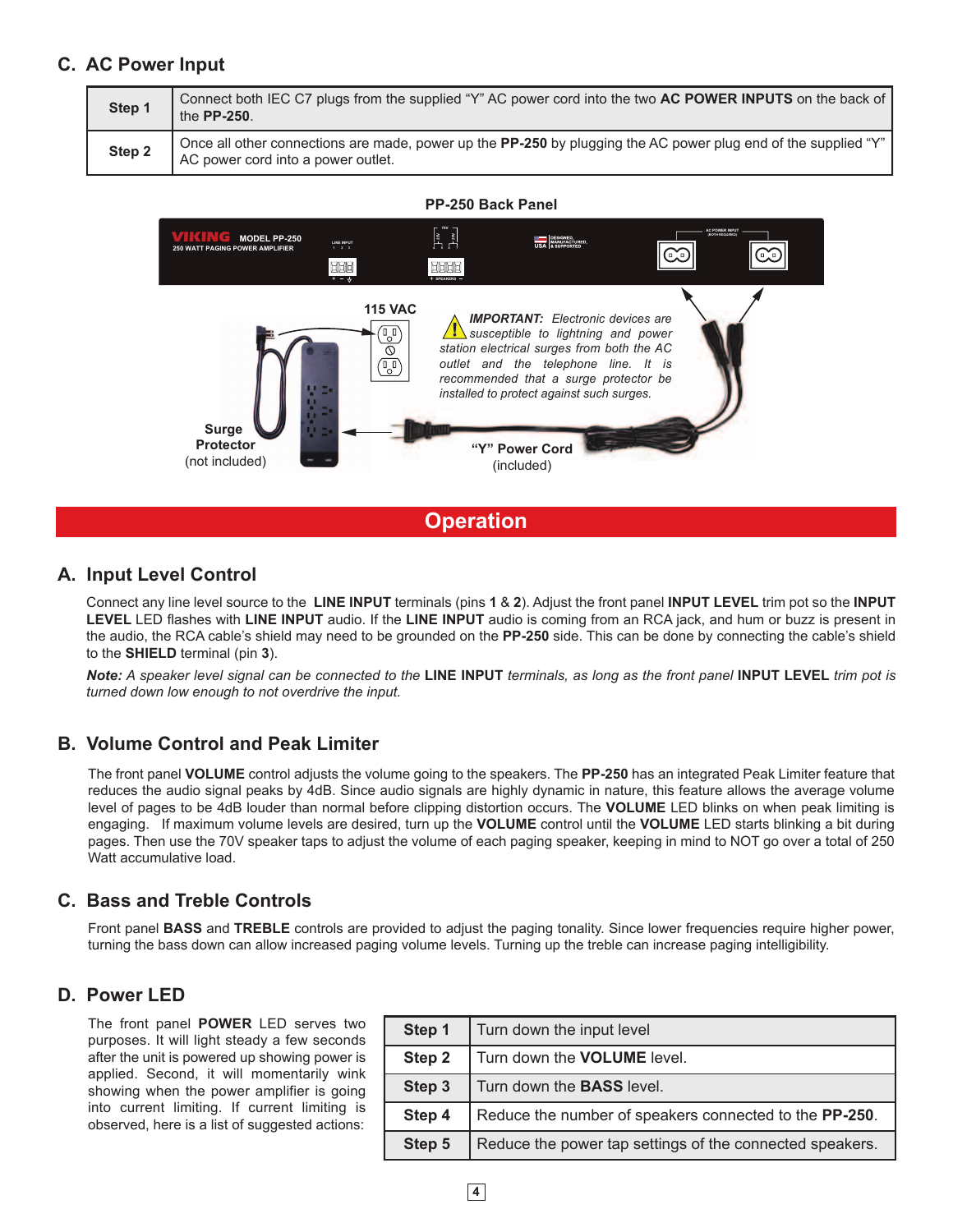### **Cost Effective Paging Horns and Speakers for 70V Paging Systems**

In outdoor, factory or warehouse environments, **25AE-70V** paging horns are the best method of producing understandable sound. In these environments the directional design allows the installer to focus the sound cone down aisles and toward work areas.

The **25AE-70V** paging horn provides a built-in step-down transformer for use with 25V or 70V paging systems such as Viking models **PA-30**, **PA-60, PA-250, PA-250-IP** and **PP-250**. The transformer has a range of 5 separate switch selectable power taps, which can be used to adjust the volume of each speaker. These higher voltage distributed audio paging systems also have the advantage of being able to connect more speakers using lighter gauge wire runs while having less volume lost in wire resistance. This saves wiring costs compared to 8 Ohm systems. etc. For more info, see **DOD 471.**





**Model 30AE-70V**

In office and restaurant environments, it is best to distribute sound more evenly. Ceiling mounted **30AE-70V** speakers in close proximity offer the best distribution and are cost effective.

The **30AE-70V** ceiling speaker provides a built-in step-down transformer for use with 25V or 70V paging systems such as Viking models **PA-30**, **PA-60, PA-250, PA-250-IP** and **PP-250**. The transformer has a range of 5 separate power taps, which can be used to adjust the volume of each speaker. These higher voltage distributed audio paging systems also have the advantage of being able to connect more speakers using lighter gauge wire runs while having less volume lost in wire resistance. This saves wiring costs compared to 8 Ohm systems. For more info, see **DOD 473.**

#### **High Power Weather Resistant Paging Horn for Use with 8 Ohm or 25V / 70V Systems**

The **300AE** paging horn provides a built-in step-down transformer for use with 25V or 70V paging systems such as Viking models **PA-30, PA-60, PP-250, PA-250, PA-250-IP**. The transformer has a range of power taps that are selectable with a 6 position rotary switch, so that installers are able to independently adjust the volume of each paging horn. These higher voltage paging systems also have the advantage of being able to connect more speakers using lighter gauge wire runs and still have less volume lost in wire resistance.

The **300AE** weather resistant design allows for use in outdoor, factory, or warehouse environments. Its larger size and greater frequency response provide greater intelligibility of voice pages and is suitable for background music. The directional design allows the installer to focus the sound cone down aisles and toward work areas. The included mounting hardware provides full adjustment of horizontal and vertical positioning. For more info, see **DOD 497.**



#### **Tile Bridge for Ceiling Speakers**



The **SA-TBA** is a tile bridge designed to mount 8 inch loud speaker and bridges both 2 ft x 2 ft and 2 ft x 4 ft ceiling tiles. It is compatible with the Viking models **SA-1S**, **30AE**, **35AE**, and **40AE** speakers. The **SA-TBA** tile bridge is constructed of 24 gauge cold rolled steel with an electro galvanized rustresistant finish. For more info, see **DOD 534.**

**5**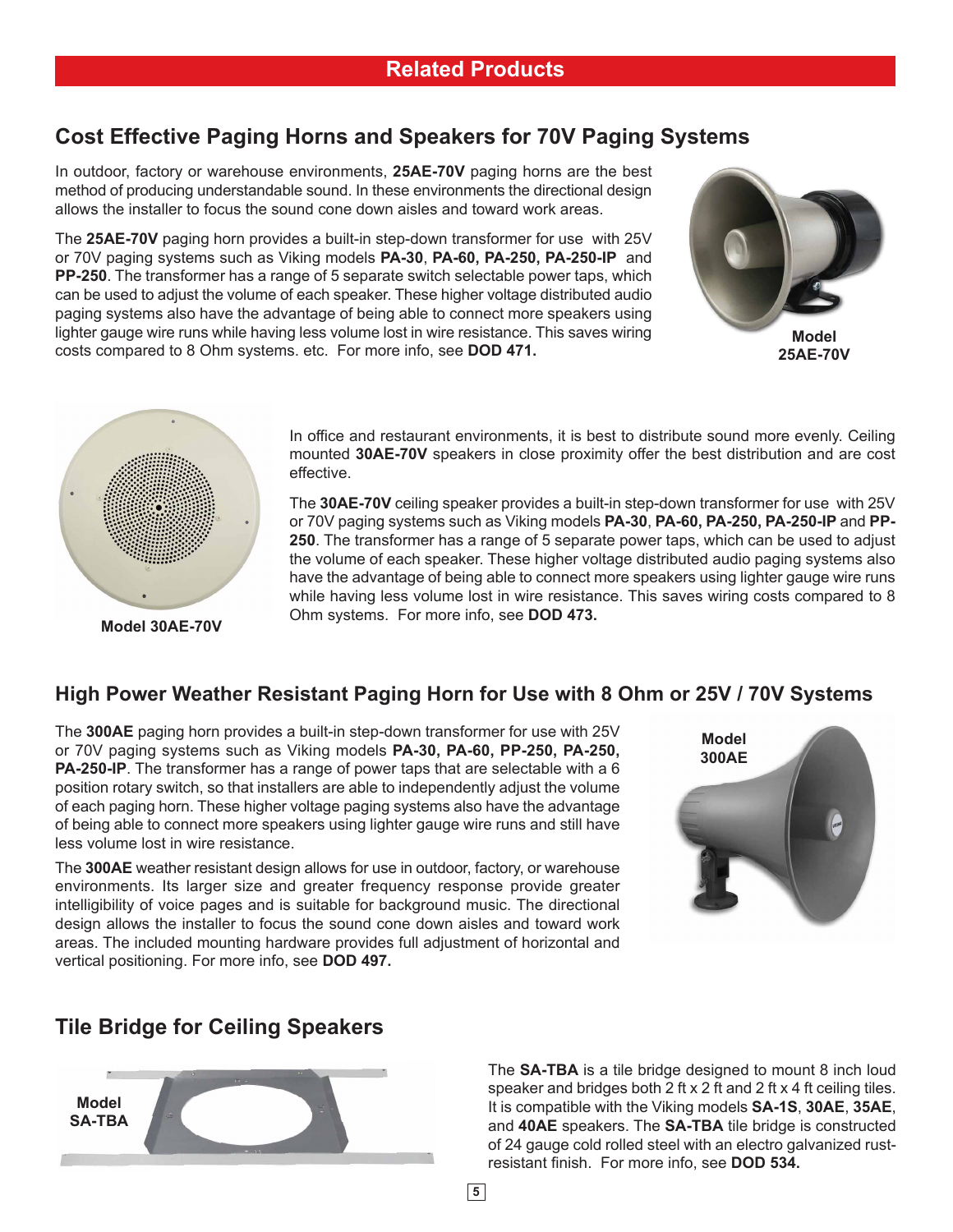#### **Related Products**

#### **250 Watt / 70V Telecom Paging Amplifier**



**Model PA-250** For more info, see **DOD 501.**

The **PA-250** is a 250 Watt 70V Telecom Paging Amplifier that is capable of driving up to two hundred fifty (250) 70V speakers and/or paging horns (each speaker set to "1 Watt tap"). The small 1U rack size chassis is possible because the **PA-250** uses new amplifier technology that is 3 times more efficient than old designs competitors use. High efficiency means much less heat dissipation, smaller size, higher reliability, and lower cost. The **PA-250** provides more paging power at less cost than competitors.

There are many advantages of using a 70V distributed audio paging system, such as being able to put more speakers on a wire run, having longer speaker wire runs, using smaller gauge wire, and being able to set the volume of each speaker independently.

The **PA-250** connects to any type of analog telecom interface, such as Paging Port, Trunk Input, Analog Station, FXO (Loop Start), and FXS (Ring Trip).

#### **250 Watt / 70V SIP / Multicast Paging Amplifier**



**Model PA-250-IP** For more info, see **DOD 501.**

The Viking model **PA-250-IP** SIP/Multicast Paging Amplifier provides up to 250 Watts of loud paging for SIP based VoIP phone systems (hardware or hosted/cloud based service provider). The **PA-250-IP** can be used for standard SIP endpoint paging or multicast paging.

The **PA-250-IP** can drive up to two hundred fifty (250) 70V speakers and/or paging horns (each speaker set to "1 Watt tap"). The small 1U rack size chassis is possible because the **PA-250-IP** uses new amplifier technology that is 3 times more efficient than old designs competitors use. The high efficiency of the **PA-250-IP** means much less heat dissipation, smaller size, higher reliability, and lower cost.

The unit easily connects with a single CAT5/6 cable from your network switch. The night ring feature is programmable for time of day and day of week to enable loud ringing for after hour incoming calls.

#### **15 Watt Paging Amplifier with Background Music and Loud Ringing**

The **PA-15** interfaces with virtually any telephone system to provide 15 Watts of paging power - enough to drive fifteen 8-Ohm paging horns or speakers. This small and light weight chassis design is possible by utilizing new amplifier technology that is 300% less inefficient than old designs competitors use. High efficiency means much less heat disipation, smaller size, higher reliability, and lower cost.

The **PA-15** provides 36V talk battery for interfacing with an **FXO** or unused analog line input/trunk port. With the flip of a switch, the unit can connect to a **FXS** or PABX/Centrex station ring trip port or connect to a 600 Ohm paging port. When interfacing with systems that do not provide a paging contact closure, the built-in voice activation (**VOX**) is in control.

**For more information on the PA-15, see DOD 486.**

#### **30 Watt Paging Amplifier with Background Music and Loud Ringing**

The **PA-30** can directly drive up to thirty (30) 8 Ohm paging speakers or fifty (50) 70V or 25V paging speakers. This small and light weight chassis design is possible by utilizing new amplifier technology that is 300% less inefficient than old designs competitors use. High efficiency means much less heat disipation, smaller size, higher reliability, and lower cost.

The **PA-30** provides loud ringing and paging to electronic key systems, 1A2 Key systems, PABX's as well as No-KSU phones and multi-line phones. The **PA-30** eliminates the installation of multiple bells, relays and paging cards. The unit comes complete with a power supply, and integrated 30 Watt amplifier.

**For more information on the PA-30, see DOD 489.**

#### **60 Watt Compact Two Zone Amplifier to Drive 60 Paging Speakers**

The **PA-60** can directly drive up to sixty (60) 8 Ohm paging speakers or one hundred (100) 70V or 25V paging speakers. Both channels can be fed the same input so the **PA-60** can be used as a single large amplifier, or each channel can be fed different inputs so the **PA-60** can be used as a two zone amplifier.

Since each input has its own gain adjustment, one zone can be turned up louder for warehouse paging horn speakers, and the other zone can be turned down for office ceiling speakers. Two zones can also be helpful for installations in which one group of speakers is connected to a source that provides background music using the Viking **PI-1A** Paging Interface unit, and the other zone provides only paging.

#### **For more information on the PA-60, see DOD 493.**